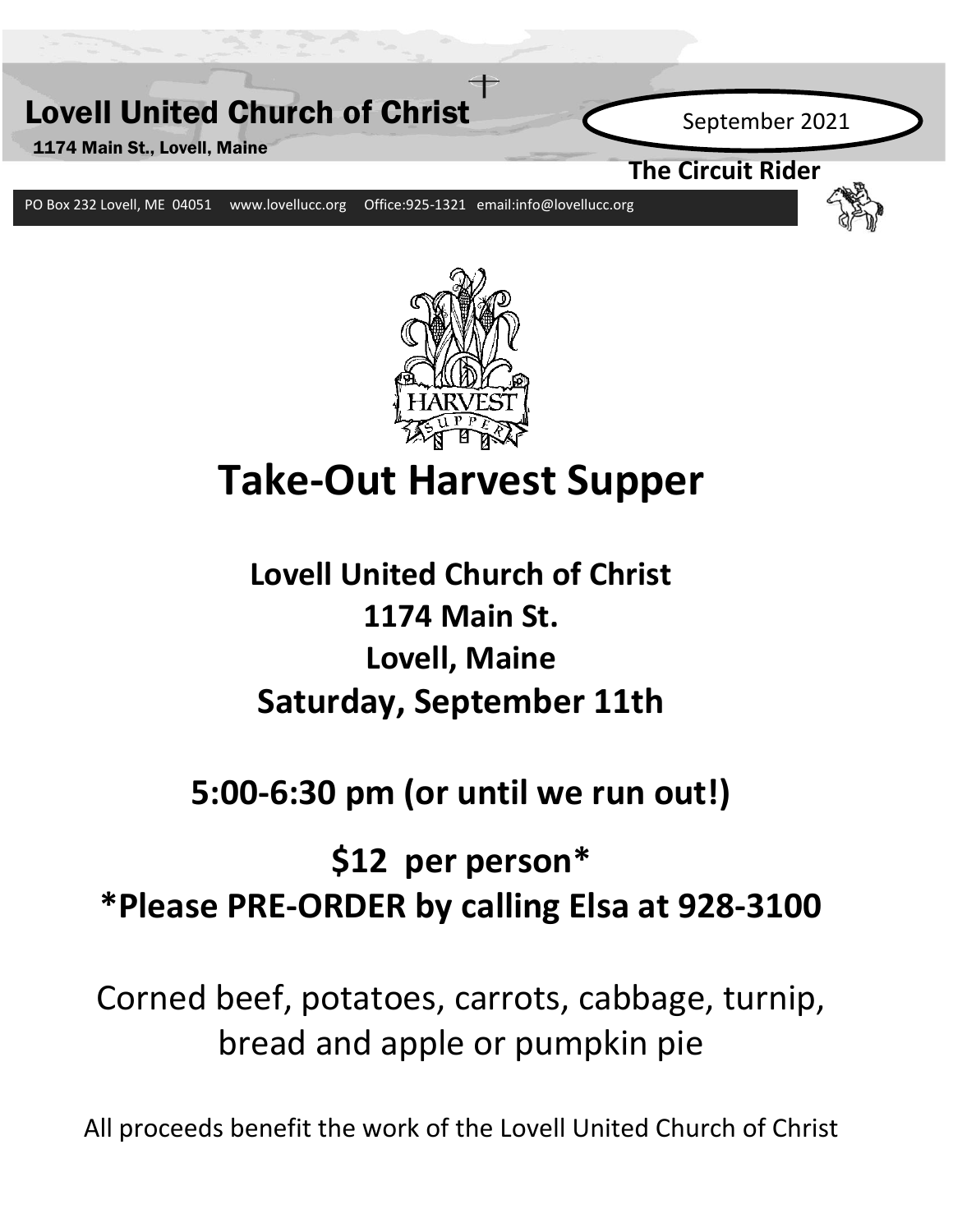

*September! Already so soon --where did the summer go and why doesn't winter flee as fast? As I write to you the sun is shining warmly, the animals are grazing on the grass, the rooster is crowing. They are all doing what they do best. Isn't that what is asked of us – to do our best.* 

*September – Summer trips are ending with school beginning. Please pray for our children that they may eagerly learn and discover, that they may stay safe from covid. We will have our Harvest Supper. Our committees resume meeting after their August break. We will be busy with all that fall brings. Our lives will be full.* 

*However, maybe now is the time for each of us to pause and consider all the gifts of God that are here today, that are here right now. I find myself often needing to take a deep breath and pause to take in the gifts of God and to be thankful. This is a good time to discover or rediscover who we are and what we like to do the best.*

*I wrote this poem. All I really have to do is listen. The Holy One will speak I will know when it is right to move and which direction to take. In the meantime, just listen. Listen to the words and to the silence.*

*Enjoy the journey as it unfolds today.*

*Enter into preparation with expectancy.*

*May this be a happy time of discovery.*

*May God Bless you all richly, Pastor Lois*

**Pastor Lois will be out of the office September 12th through late October recovering from hip surgery. If you need pastoral care during this time, please call the church office and we will get back to you. 925-1321**



 $\sum_{\substack{s\in \text{Supp} \text{S} \text{all}}\\{\text{Supp} \text{of} \text{of} \text{of} \text{of} \text{of}}}$  Sunday School is coming back once a month beginning mid-October at 9:00 am. Date to be determined. Please watch the October Circuit Rider for more information. All ages are welcome! To join the fun and get on the Sunday School mailing list, please call the church office at 925-1321 or contact Carolyn Carter at 928-2080.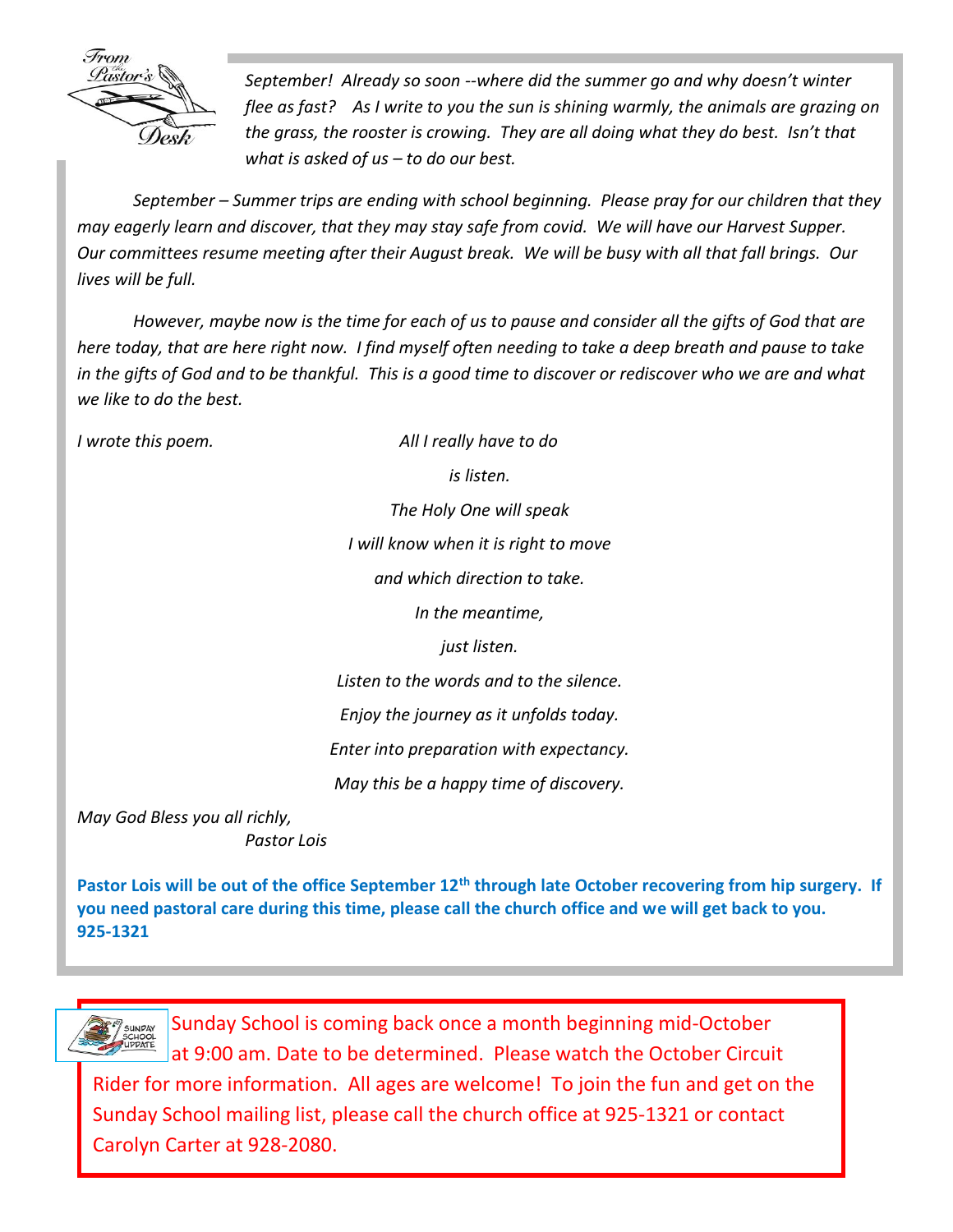# **CALENDAR HIGHLIGHTS**

#### **MONDAYS**

9:00-2:00 Secretary's hours 10:00-1:00 Pastor's Hours **TUESDAYS**

10:30 Bell Choir rehearsal

#### **WEDNESDAYS**

9:00-2:00 Secretary's hours 10:00-1:00 Pastor's Hours

Choir rehearsal 7:00

**SATURDAYS**  AA meetings via Zoom

Call Pastor Lois FMI **SUNDAYS** 

Worship service 10:30 am

### **Ladies Circle**

**SUNDAY, 9/12** Deacon's meeting 11:45 **MONDAY, 9/13** Missions mtg. 10:30 am Christian Ed Meeting 6:00 Trustees meeting 7:00 **MONDAY, 9/20** Cabinet meeting 7:00



# **WEDNESDAYS & SATURDAYS 10:00-2:00**

We continue to receive LOTS of great merchandise. Stop by and see! **\$2 Bag Sale on the last Saturday of each month** Help needed. Please call the church office to get involved. 925-1321.

It has been great for the Ladies Circle to resume meetings and activities. Even after revising our calendar for the rest of the year, our schedule changed. Our July 13 meeting was held at Lovell UCC with Linda Libby as hostess. The excellent program was presented by Heather Sawin about the history of her home in Lovell where the famous painter, Eastman Johnson, was born. The ladies voted to not hold the August 5th Summer Fair but instead had a very successful first ever pie sale on August 7th. Almost all of the 38 donated pies sold out in the first twenty minutes and at least 15 more pies were requested. The ladies are already talking about how the  $2^{nd}$ annual pie sale will be organized with at least 50 pies to be sold. The August 10th meeting was held in Newry at the home of Donna Fowlie. Thank you, Donna, for the wonderful lunch which was enjoyed by nine of the ladies who attended. A profitable yard sale took place on August 14th in the vestry at Lovell UCC. Thank you, Jacky Stearns for chairing this event. Plans for the Sept. 11th drive-thru Harvest Supper are being made with Jan Newhouse in charge. Please note that this supper is on a Saturday night starting at 5:00. Contact Elsa Newhouse at 928-3100 to make a reservation. Our Sunshine Lady, Nancy Olmsted, continues to send cards each month as needed. The next regular meeting of the Circle is scheduled for September 14<sup>th</sup> at 12:30, with a business meeting and the Lovell history movie for the program. Sue DeWire will be hostess. There are no membership requirements for Ladies Circle so all are welcome to join the group as schedules allow. For further information, contact Linda Libby at 925-3661 or [trout@fairpoint.net](mailto:trout@fairpoint.net) or Carolyn Carter at 928-2080 or [cecarter1994@gmail.com](mailto:cecarter1994@gmail.com)

# **Lovell Girl Scouts**

This has been a quiet summer for the Lovell Girl Scouts as many normal summer activities have not been allowed under Girl Scout guidelines. At this point, a Bridging and Investiture Ceremony will be held in September. Details tba soon. Co-Leaders are still needed for the Daisy and Junior troops. All Lovell Girl Scout troops are accepting registrations for the upcoming year. Age levels remain the same: Daisy Troop 146 – Grades K & 1, Brownie Troop 3149 – Grades 2 & 3, Junior Troop 208 – Grades 4 & 5, C/S/A Troop 58 – Grades 6-12. New and renewing registrations can be completed at girlscoutsofmaine.org. Just be sure you indicate the troop number. For further information, please contact Linda Libby at 925-3661 o[r trout@fairpoint.net](mailto:trout@fairpoint.net)